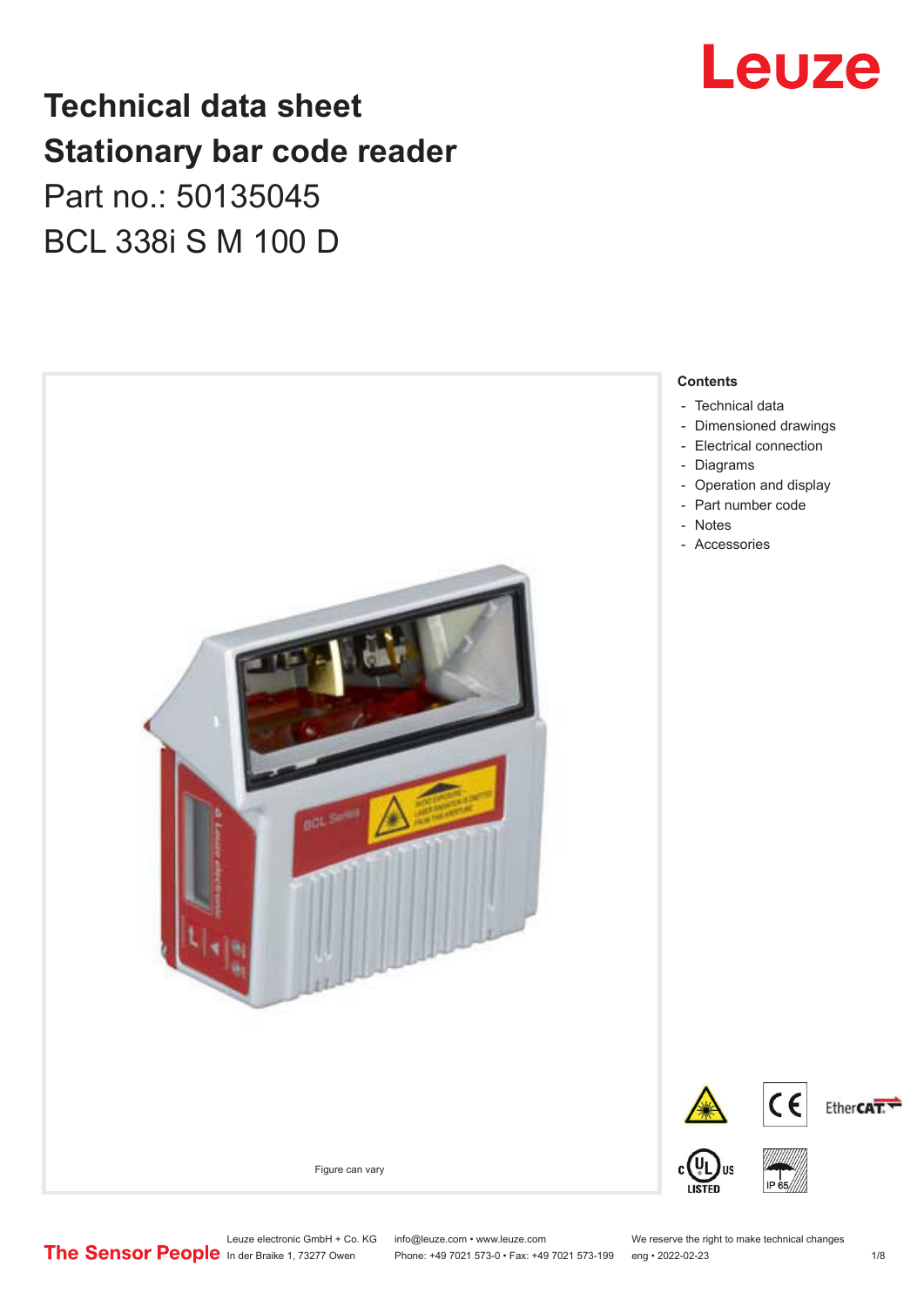#### <span id="page-1-0"></span>**Technical data**

## Leuze

| <b>Basic data</b>                               |                                                                  |
|-------------------------------------------------|------------------------------------------------------------------|
| <b>Series</b>                                   | <b>BCL 300i</b>                                                  |
| <b>Special version</b>                          |                                                                  |
| <b>Special version</b>                          | Heating                                                          |
| <b>Functions</b>                                |                                                                  |
| <b>Functions</b>                                | Alignment mode                                                   |
|                                                 | AutoConfig                                                       |
|                                                 | AutoControl                                                      |
|                                                 | AutoReflAct                                                      |
|                                                 | Code fragment technology                                         |
|                                                 | <b>LED</b> indicator                                             |
|                                                 | Reference code comparison                                        |
| <b>Characteristic parameters</b>                |                                                                  |
| <b>MTTF</b>                                     | 110 years                                                        |
| <b>Read data</b>                                |                                                                  |
| Code types, readable                            | 2/5 Interleaved                                                  |
|                                                 | Codabar                                                          |
|                                                 | Code 128                                                         |
|                                                 | Code 39                                                          |
|                                                 | Code 93                                                          |
|                                                 | <b>EAN 8/13</b>                                                  |
|                                                 | GS1 Databar Expanded                                             |
|                                                 | <b>GS1 Databar Limited</b>                                       |
|                                                 | <b>GS1 Databar Omnidirectional</b>                               |
|                                                 | <b>UPC</b>                                                       |
| Scanning rate, typical                          | $1,000$ scans/s                                                  |
| Bar codes per reading gate, max.<br>number      | 64 Piece(s)                                                      |
| <b>Optical data</b>                             |                                                                  |
| <b>Reading distance</b>                         | 30  290 mm                                                       |
| <b>Light source</b>                             | Laser, Red                                                       |
| Wavelength                                      | 655 nm                                                           |
| Laser class                                     | 1, IEC/EN 60825-1:2014                                           |
| Transmitted-signal shape                        | Continuous                                                       |
| Usable opening angle (reading field<br>opening) | 60°                                                              |
| <b>Modulus size</b>                             | $0.20.5$ mm                                                      |
| <b>Reading method</b>                           | Line scanner with deflecting mirror                              |
| <b>Beam deflection</b>                          | By means of rotating polygon mirror<br>wheel + deflecting mirror |
| Light beam exit                                 | Lateral with deflecting mirror                                   |
| <b>Electrical data</b>                          |                                                                  |
| <b>Protective circuit</b>                       | Polarity reversal protection                                     |
| Performance data                                |                                                                  |
| Supply voltage U <sub>B</sub>                   | 18  30 V, DC                                                     |
| Power consumption, max.                         | 4.5 W                                                            |
| Inputs/outputs selectable                       |                                                                  |
| Output current, max.                            | 60 mA                                                            |
| Number of inputs/outputs selectable 2 Piece(s)  |                                                                  |
| Input current, max.                             | 8 mA                                                             |

| <b>Interface</b>                       |                                                   |  |  |  |
|----------------------------------------|---------------------------------------------------|--|--|--|
| Type                                   | <b>EtherCAT</b>                                   |  |  |  |
| <b>EtherCAT</b>                        |                                                   |  |  |  |
| <b>Function</b>                        | Process                                           |  |  |  |
| <b>Transmission protocol</b>           | EtherCAT, CoE and EoE                             |  |  |  |
| <b>Service interface</b>               |                                                   |  |  |  |
|                                        |                                                   |  |  |  |
| Type                                   | <b>USB 2.0</b>                                    |  |  |  |
| <b>USB</b>                             |                                                   |  |  |  |
| <b>Function</b>                        | Configuration via software                        |  |  |  |
|                                        | Service                                           |  |  |  |
| <b>Connection</b>                      |                                                   |  |  |  |
| <b>Number of connections</b>           | 1 Piece(s)                                        |  |  |  |
|                                        |                                                   |  |  |  |
| <b>Connection 1</b><br><b>Function</b> | <b>BUS IN</b>                                     |  |  |  |
|                                        | <b>BUS OUT</b>                                    |  |  |  |
|                                        | Connection to device                              |  |  |  |
|                                        | Data interface                                    |  |  |  |
|                                        | PWR / SW IN / OUT                                 |  |  |  |
|                                        | Service interface                                 |  |  |  |
| Type of connection                     | Plug connector, It is essential to use a          |  |  |  |
|                                        | connection unit when commissioning the<br>device. |  |  |  |
| No. of pins                            | $32 - pin$                                        |  |  |  |
| Type                                   | Male                                              |  |  |  |
| <b>Mechanical data</b>                 |                                                   |  |  |  |
| Design                                 | Cubic                                             |  |  |  |
| Dimension (W x H x L)                  | 103 mm x 44 mm x 96 mm                            |  |  |  |
| <b>Housing material</b>                | Metal                                             |  |  |  |
| <b>Metal housing</b>                   | Diecast aluminum                                  |  |  |  |
| Lens cover material                    | Glass                                             |  |  |  |
| Net weight                             | 370 g                                             |  |  |  |
| <b>Housing color</b>                   | Red                                               |  |  |  |
|                                        | Silver                                            |  |  |  |
| <b>Type of fastening</b>               | Dovetail grooves                                  |  |  |  |
|                                        | Fastening on back                                 |  |  |  |
|                                        | Via optional mounting device                      |  |  |  |
|                                        |                                                   |  |  |  |
| <b>Operation and display</b>           |                                                   |  |  |  |
| Type of display                        | <b>LED</b>                                        |  |  |  |
|                                        | Monochromatic graphic display, 128 x 32           |  |  |  |
| <b>Number of LEDs</b>                  | pixels                                            |  |  |  |
| Type of configuration                  | 2 Piece(s)<br>Via web browser                     |  |  |  |
| <b>Operational controls</b>            | Button(s)                                         |  |  |  |
|                                        |                                                   |  |  |  |
| <b>Environmental data</b>              |                                                   |  |  |  |
| Ambient temperature, operation         | 040 °C                                            |  |  |  |
| Ambient temperature, storage           | $-20$ 70 °C                                       |  |  |  |
| Relative humidity (non-condensing)     | 090%                                              |  |  |  |
|                                        |                                                   |  |  |  |
|                                        |                                                   |  |  |  |
|                                        |                                                   |  |  |  |
|                                        |                                                   |  |  |  |
|                                        |                                                   |  |  |  |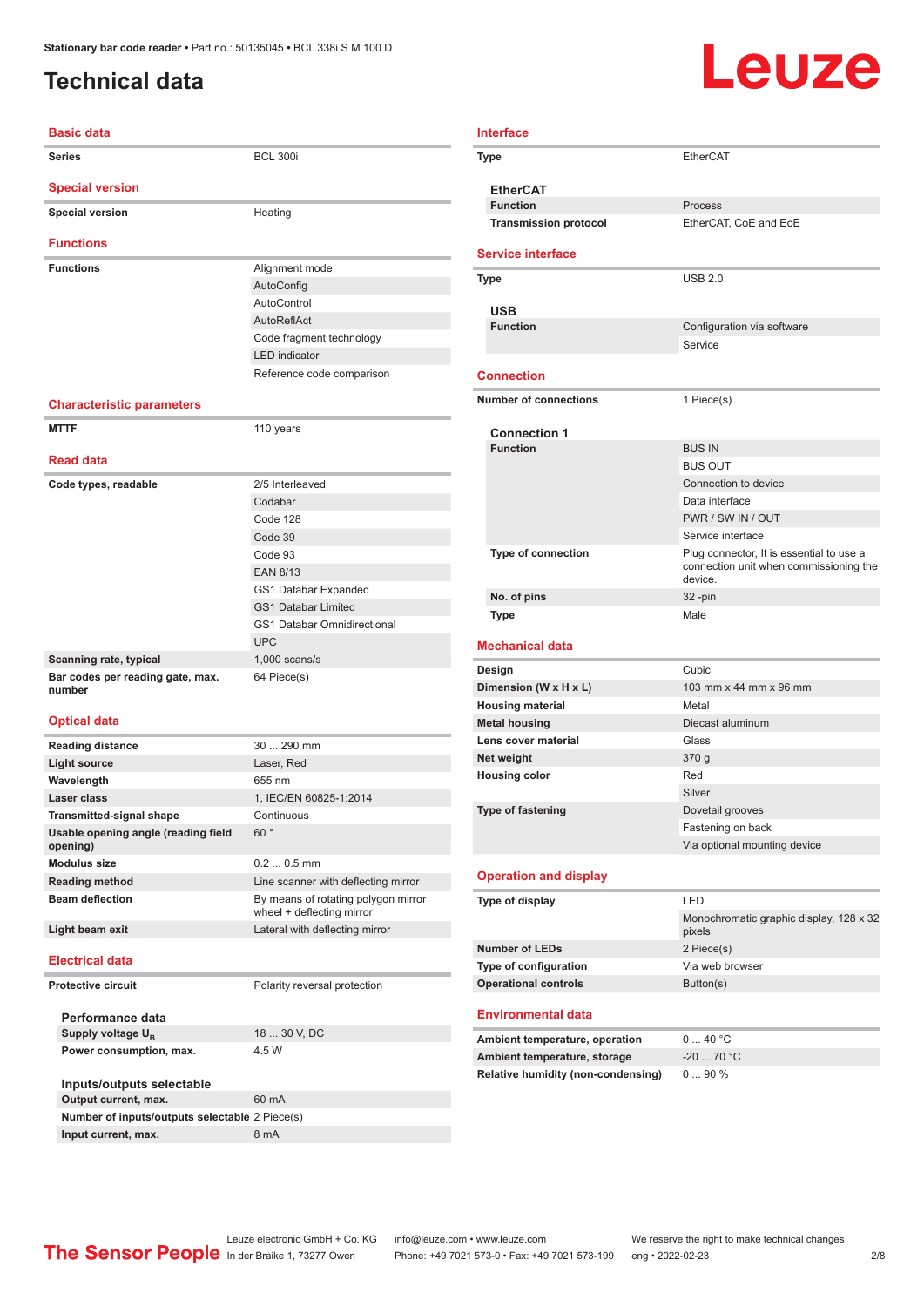#### <span id="page-2-0"></span>**Technical data**

## Leuze

#### **Certifications**

| Degree of protection                                               | IP 65                    |
|--------------------------------------------------------------------|--------------------------|
| <b>Protection class</b>                                            | $\mathbf{III}$           |
| <b>Certifications</b>                                              | c UL US                  |
| Test procedure for EMC in accordance                               | EN 55022                 |
| with standard                                                      | EN 61000-4-2, -3, -4, -6 |
| Test procedure for shock in<br>accordance with standard            | IEC 60068-2-27, test Ea  |
| Test procedure for continuous shock<br>in accordance with standard | IEC 60068-2-29, test Eb  |
| Test procedure for vibration in<br>accordance with standard        | IEC 60068-2-6, test Fc   |

#### **Classification**

| <b>Customs tariff number</b> | 84719000 |
|------------------------------|----------|
| <b>ECLASS 5.1.4</b>          | 27280102 |
| <b>ECLASS 8.0</b>            | 27280102 |
| <b>ECLASS 9.0</b>            | 27280102 |
| ECLASS 10.0                  | 27280102 |
| <b>ECLASS 11.0</b>           | 27280102 |
| ECLASS 12.0                  | 27280102 |
| <b>ETIM 5.0</b>              | EC002550 |
| <b>ETIM 6.0</b>              | EC002550 |
| <b>ETIM 7.0</b>              | EC002550 |

#### **Dimensioned drawings**

All dimensions in millimeters





- B Deflection angle of the laser beam: ± 30 °
- C M4 thread (5 deep)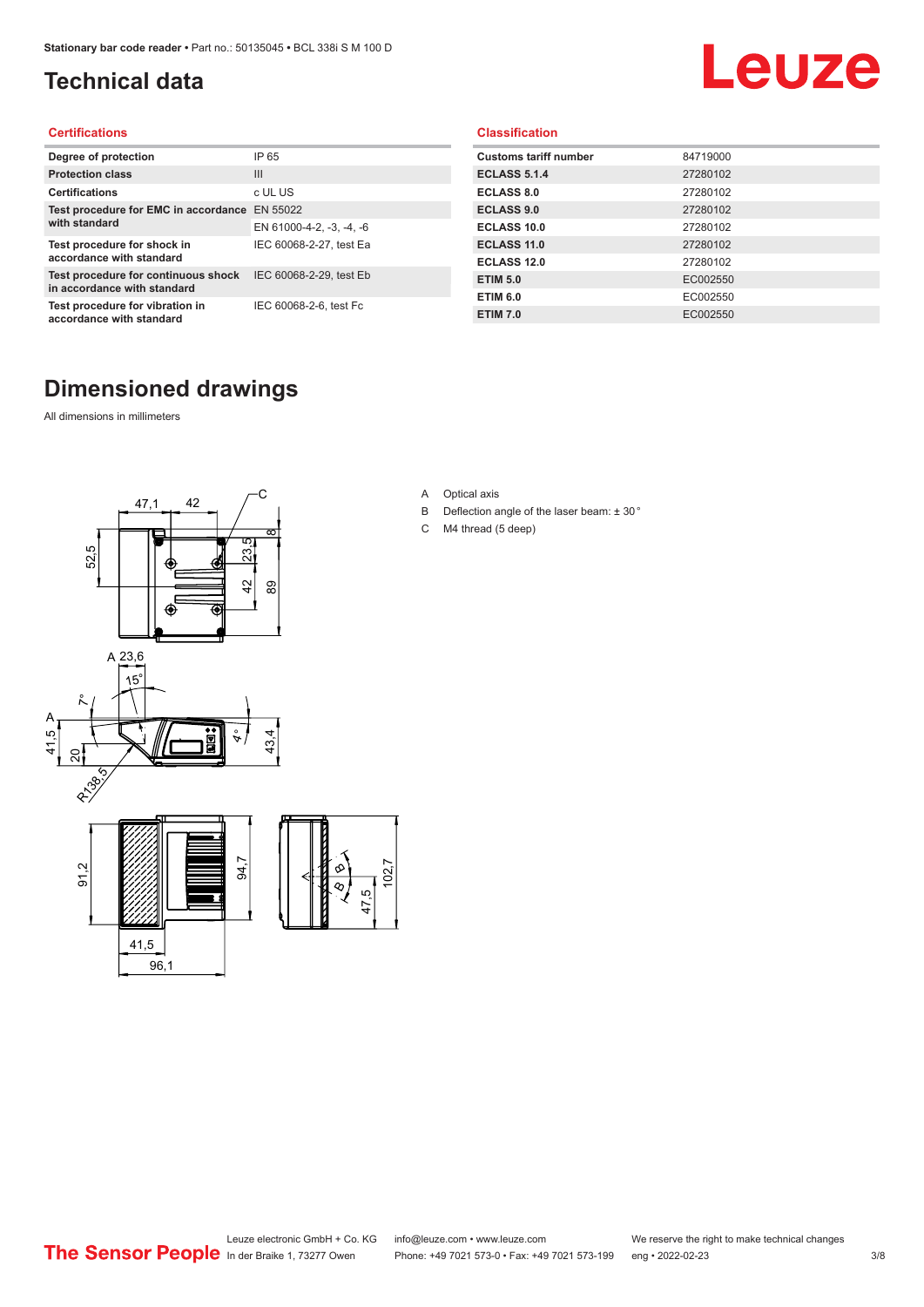#### <span id="page-3-0"></span>**Electrical connection**

### Leuze

#### **Connection 1**

| <b>Function</b>    | <b>BUS IN</b>                                                              |
|--------------------|----------------------------------------------------------------------------|
|                    | <b>BUS OUT</b>                                                             |
|                    | Connection to device                                                       |
|                    | Data interface                                                             |
|                    | PWR / SW IN / OUT                                                          |
|                    | Service interface                                                          |
| Type of connection | Plug connector                                                             |
| Type of connection | It is essential to use a connection unit when<br>commissioning the device. |
| No. of pins        | $32 - pin$                                                                 |
| <b>Type</b>        | Male                                                                       |

#### **Diagrams**

#### Reading field curve



x Reading field distance [mm]

y Reading field width [mm]

### **Operation and display**

| <b>LED</b> |  | <b>Display</b>                        | <b>Meaning</b>                  |  |
|------------|--|---------------------------------------|---------------------------------|--|
| <b>PWR</b> |  | Green, flashing                       | Device ok, initialization phase |  |
|            |  | Green, continuous light               | Device OK                       |  |
|            |  | Green, briefly off - on               | Reading successful              |  |
|            |  | green, briefly off - briefly red - on | Reading not successful          |  |
|            |  | Orange, continuous light              | Service mode                    |  |
|            |  |                                       |                                 |  |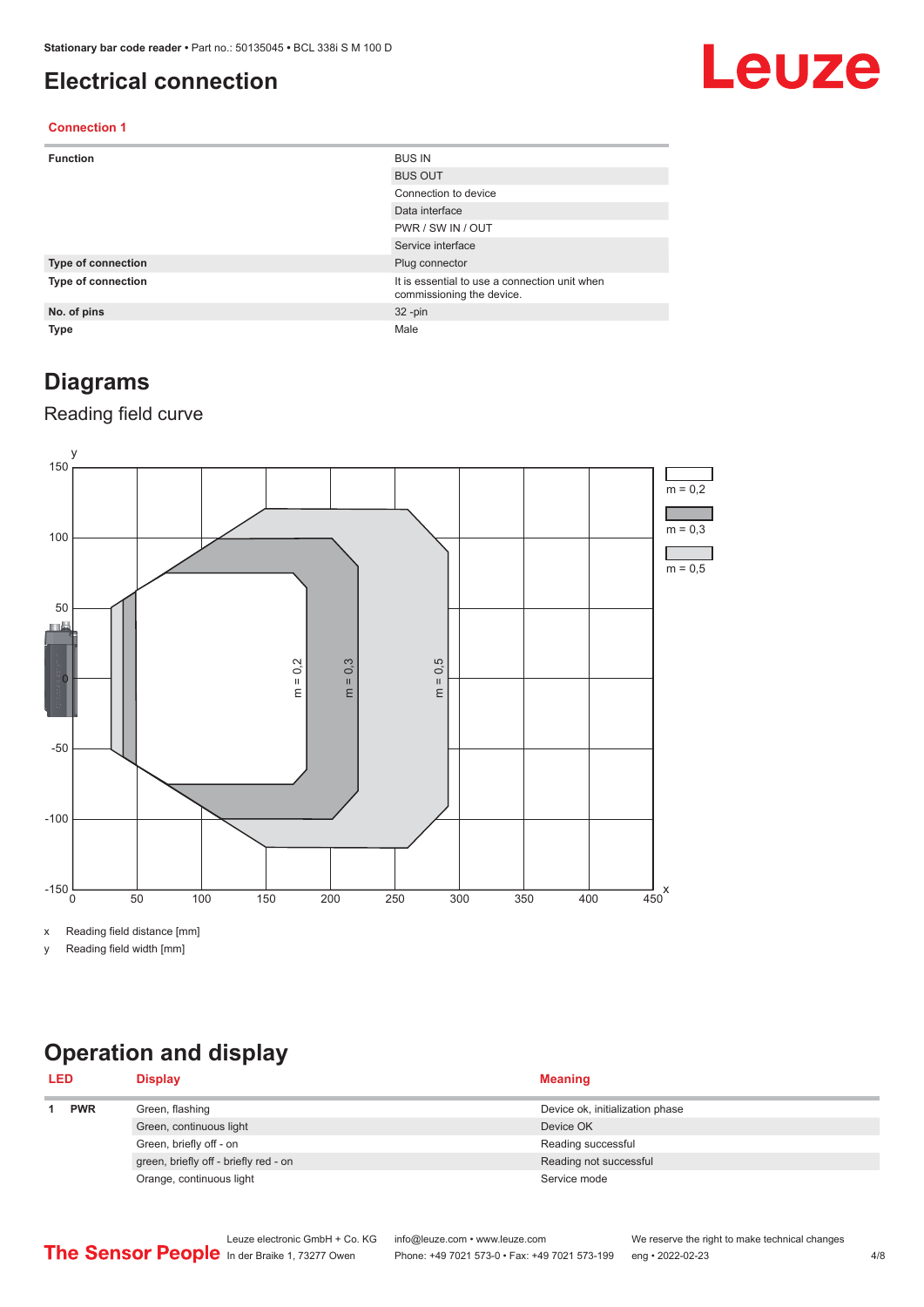#### <span id="page-4-0"></span>**Operation and display**

## Leuze

| <b>LED</b>  |            | <b>Display</b>          | <b>Meaning</b>         |
|-------------|------------|-------------------------|------------------------|
| <b>PWR</b>  |            | Red, flashing           | Device OK, warning set |
|             |            | Red, continuous light   | Error, device error    |
| $2^{\circ}$ | <b>BUS</b> | Green, flashing         | Initialization         |
|             |            | Green, continuous light | Bus operation ok       |
|             |            | Red, flashing           | Communication error    |
|             |            | Red, continuous light   | Bus error              |

#### **Part number code**

Part designation: **BCL XXXX YYZ AAA BB CCCC**

| <b>BCL</b>  | <b>Operating principle</b><br>BCL: bar code reader                                                                                                                                                                                       |
|-------------|------------------------------------------------------------------------------------------------------------------------------------------------------------------------------------------------------------------------------------------|
| <b>XXXX</b> | Series/interface (integrated fieldbus technology)<br>300i: RS 232 / RS 422 (stand-alone)<br>301i: RS 485 (multiNet slave)<br>304i: PROFIBUS DP<br>308i: EtherNet TCP/IP, UDP<br>338i: EtherCAT<br>348i: PROFINET RT<br>358i: EtherNet/IP |
| YY          | <b>Scanning principle</b><br>S: line scanner (single line)<br>R1: line scanner (raster)<br>O: oscillating-mirror scanner (oscillating mirror)                                                                                            |
| z           | <b>Optics</b><br>N: High Density (close)<br>M: Medium Density (medium distance)<br>F: Low Density (remote)<br>L: Long Range (very large distances)<br>J: ink-jet (depending on the application)                                          |
| <b>AAA</b>  | <b>Beam exit</b><br>100: lateral<br>102: front                                                                                                                                                                                           |
| <b>BB</b>   | <b>Special equipment</b><br>D: With display<br>H: With heating<br>DH: optionally with display and heating<br>P: plastic exit window                                                                                                      |
| CCCC        | <b>Functions</b><br>F007: optimized process data structure                                                                                                                                                                               |
| $1.1 - 4.1$ |                                                                                                                                                                                                                                          |

| <b>Note</b>                                                                                  |
|----------------------------------------------------------------------------------------------|
| % A list with all available device types can be found on the Leuze website at www.leuze.com. |

#### **Notes**

| Observe intended use!                                                                                                                                                                                                      |
|----------------------------------------------------------------------------------------------------------------------------------------------------------------------------------------------------------------------------|
| $\%$ This product is not a safety sensor and is not intended as personnel protection.<br>₹ The product may only be put into operation by competent persons.<br>♦ Only use the product in accordance with its intended use. |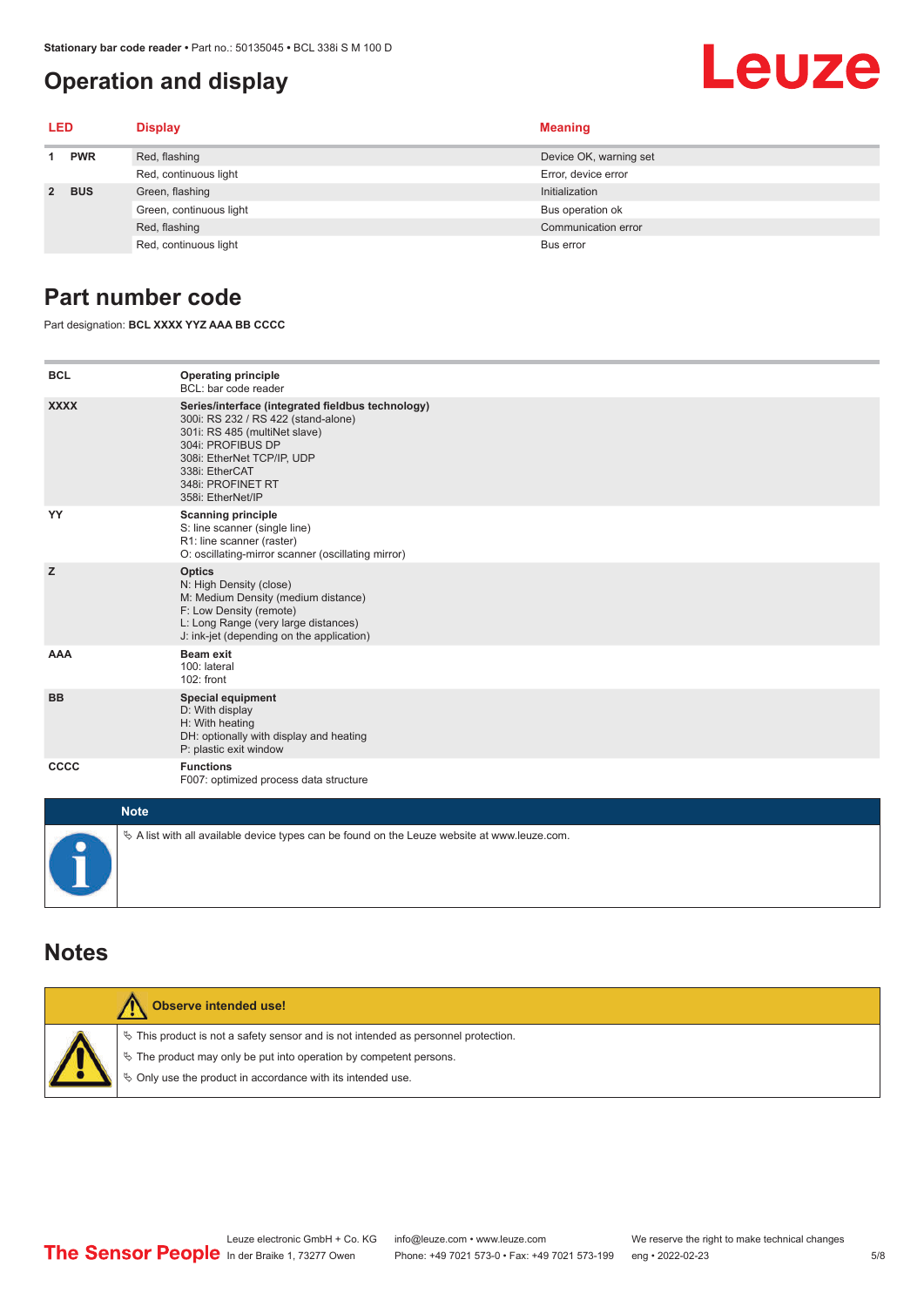#### <span id="page-5-0"></span>**Notes**

|   | <b>ATTENTION! LASER RADIATION - CLASS 1 LASER PRODUCT</b>                                                                                                                                                                                                                                                                                                                                                                                                                                                                                                   |
|---|-------------------------------------------------------------------------------------------------------------------------------------------------------------------------------------------------------------------------------------------------------------------------------------------------------------------------------------------------------------------------------------------------------------------------------------------------------------------------------------------------------------------------------------------------------------|
| 纂 | The device satisfies the requirements of IEC/EN 60825-1:2014 safety regulations for a product of laser class 1 and complies with 21 CFR 1040.10 except<br>for conformance with IEC 60825-1 Ed. 3., as described in Laser Notice No. 56, dated May 8, 2019.<br>$\%$ Observe the applicable statutory and local laser protection regulations.<br>$\%$ The device must not be tampered with and must not be changed in any way.<br>There are no user-serviceable parts inside the device.<br>Repairs must only be performed by Leuze electronic GmbH + Co. KG. |

#### **Accessories**

#### Connection technology - Connection cables

|   |   | Part no. | <b>Designation</b>      | <b>Article</b>   | <b>Description</b>                                                                                                                                                                            |
|---|---|----------|-------------------------|------------------|-----------------------------------------------------------------------------------------------------------------------------------------------------------------------------------------------|
| ≌ | W | 50132079 | KD U-M12-5A-V1-<br>050  | Connection cable | Connection 1: Connector, M12, Axial, Female, A-coded, 5-pin<br>Connection 2: Open end<br>Shielded: No<br>Cable length: 5,000 mm<br>Sheathing material: PVC                                    |
|   |   | 50135074 | KS ET-M12-4A-P7-<br>050 | Connection cable | Suitable for interface: Ethernet<br>Connection 1: Connector, M12, Axial, Male, D-coded, 4-pin<br>Connection 2: Open end<br>Shielded: Yes<br>Cable length: 5,000 mm<br>Sheathing material: PUR |

#### Connection technology - Interconnection cables

|                           |                                                                                                                                                                                                                                | Part no. | <b>Designation</b>                     | <b>Article</b>        | <b>Description</b>                                                                                                                                                                                                               |
|---------------------------|--------------------------------------------------------------------------------------------------------------------------------------------------------------------------------------------------------------------------------|----------|----------------------------------------|-----------------------|----------------------------------------------------------------------------------------------------------------------------------------------------------------------------------------------------------------------------------|
| $\frac{1}{\sqrt{2}}$<br>Ħ | $\Box$                                                                                                                                                                                                                         | 50117011 | <b>KB USB A - USB</b><br>miniB         | Service line          | Suitable for interface: USB<br>Connection 1: USB<br>Connection 2: USB<br>Shielded: Yes<br>Cable length: 1,500 mm<br>Sheathing material: PVC                                                                                      |
|                           |                                                                                                                                                                                                                                | 50137078 | <b>KSS ET-M12-4A-</b><br>M12-4A-P7-050 | Interconnection cable | Suitable for interface: Ethernet<br>Connection 1: Connector, M12, Axial, Male, D-coded, 4-pin<br>Connection 2: Connector, M12, Axial, Male, D-coded, 4-pin<br>Shielded: Yes<br>Cable length: 5,000 mm<br>Sheathing material: PUR |
|                           | the filled the control in the control in the control in the control in the control in the control in the control in the control in the control in the control in the control in the control in the control in the control in t | 50135081 | <b>KSS ET-M12-4A-</b><br>RJ45-A-P7-050 | Interconnection cable | Suitable for interface: Ethernet<br>Connection 1: Connector, M12, Axial, Male, D-coded, 4-pin<br>Connection 2: RJ45<br>Shielded: Yes<br>Cable length: 5,000 mm<br>Sheathing material: PUR                                        |

Leuze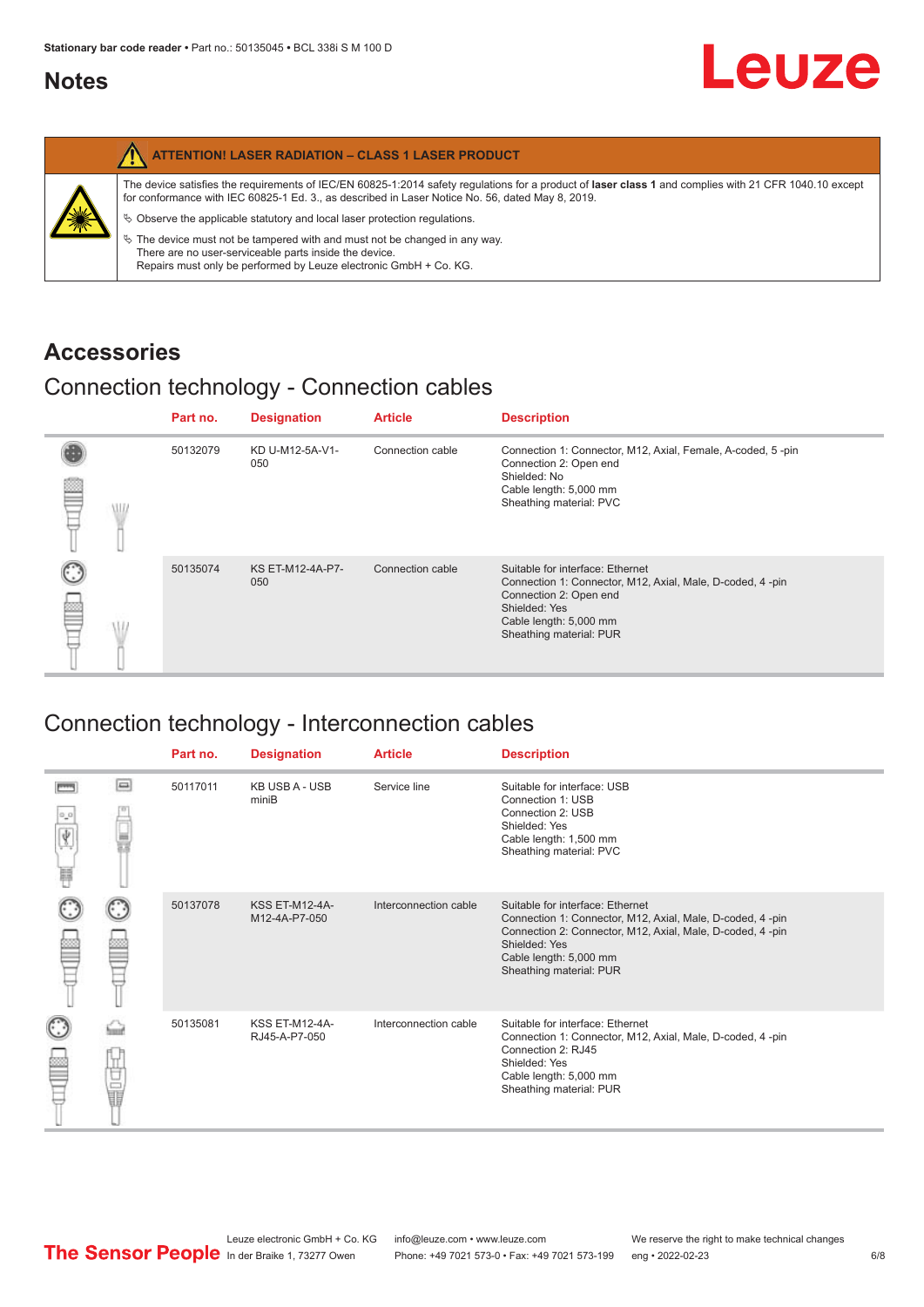## Leuze

#### **Accessories**

### Connection technology - Connection boxes

| Part no.   | <b>Designation</b> | <b>Article</b>  | <b>Description</b>                                                                                                                                         |
|------------|--------------------|-----------------|------------------------------------------------------------------------------------------------------------------------------------------------------------|
| 50134929 * | ME 338 103         | Connection unit | Suitable for: BCL 338i, BPS 338i<br>Suitable for interface: EtherCAT<br>Number of connections: 4 Piece(s)<br>Connection: Cable with connector, M12, 900 mm |
| 50134927 * | ME 338 104         | Connection unit | Suitable for: BCL 338i<br>Suitable for interface: EtherCAT<br>Number of connections: 5 Piece(s)<br>Connection: Cable with connector, M12, 900 mm           |
| 50134928 * | ME 338 214         | Connection unit | Suitable for: BCL 338i<br>Suitable for interface: EtherCAT<br>Number of connections: 5 Piece(s)<br>Connection: Cable with connector, M12, 600 mm           |
| 50134931 * | <b>MK338</b>       | Connection unit | Suitable for: BCL 338i, BPS 338i<br>Suitable for interface: EtherCAT<br>Number of connections: 4 Piece(s)<br>Connection: Terminal                          |
| 50134930 * | <b>MS 338</b>      | Connection unit | Suitable for: BCL 338i, BPS 338i<br>Suitable for interface: EtherCAT<br>Number of connections: 4 Piece(s)<br>Connection: Connector, M12                    |

\* Necessary accessories, please order separately

#### Mounting technology - Mounting brackets

|        | Part no. | <b>Designation</b> | <b>Article</b>  | <b>Description</b>                                                                                                                                                                            |
|--------|----------|--------------------|-----------------|-----------------------------------------------------------------------------------------------------------------------------------------------------------------------------------------------|
| œ<br>٠ | 50121433 | BT 300 W           | Mounting device | Design of mounting device: Angle, L-shape<br>Fastening, at system: Through-hole mounting<br>Mounting bracket, at device: Screw type<br>Type of mounting device: Adjustable<br>Material: Metal |

#### Mounting technology - Rod mounts

| Part no. | <b>Designation</b> | <b>Article</b>  | <b>Description</b>                                                                                                                                                                                                                                                |
|----------|--------------------|-----------------|-------------------------------------------------------------------------------------------------------------------------------------------------------------------------------------------------------------------------------------------------------------------|
| 50121435 | BT 56 - 1          | Mounting device | Functions: Static applications<br>Design of mounting device: Mounting system<br>Fastening, at system: For 12 mm rod, For 14 mm rod, For 16 mm rod<br>Mounting bracket, at device: Clampable<br>Material: Metal<br>Tightening torque of the clamping jaws: $8 N·m$ |